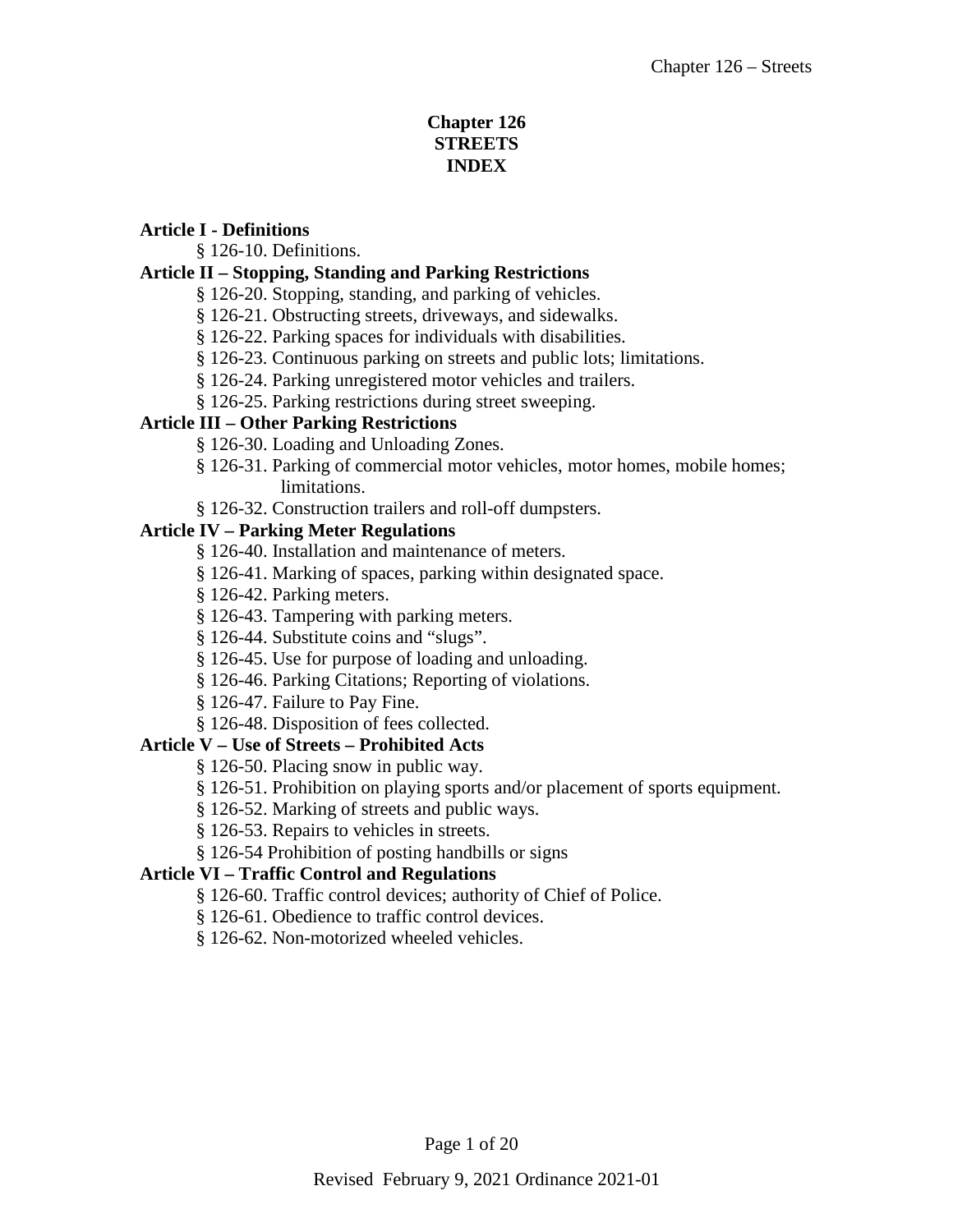# **Article VII – Declaration of Emergencies**

- § 126-70. Declaration of snow emergency.
- § 126-71. Snow emergency phases; Violations.
- § 126-72. Marking of streets.
- § 126-73. Impoundment of parked vehicles on Snow Emergency Streeets.
- § 126-74. Temporary emergency regulations.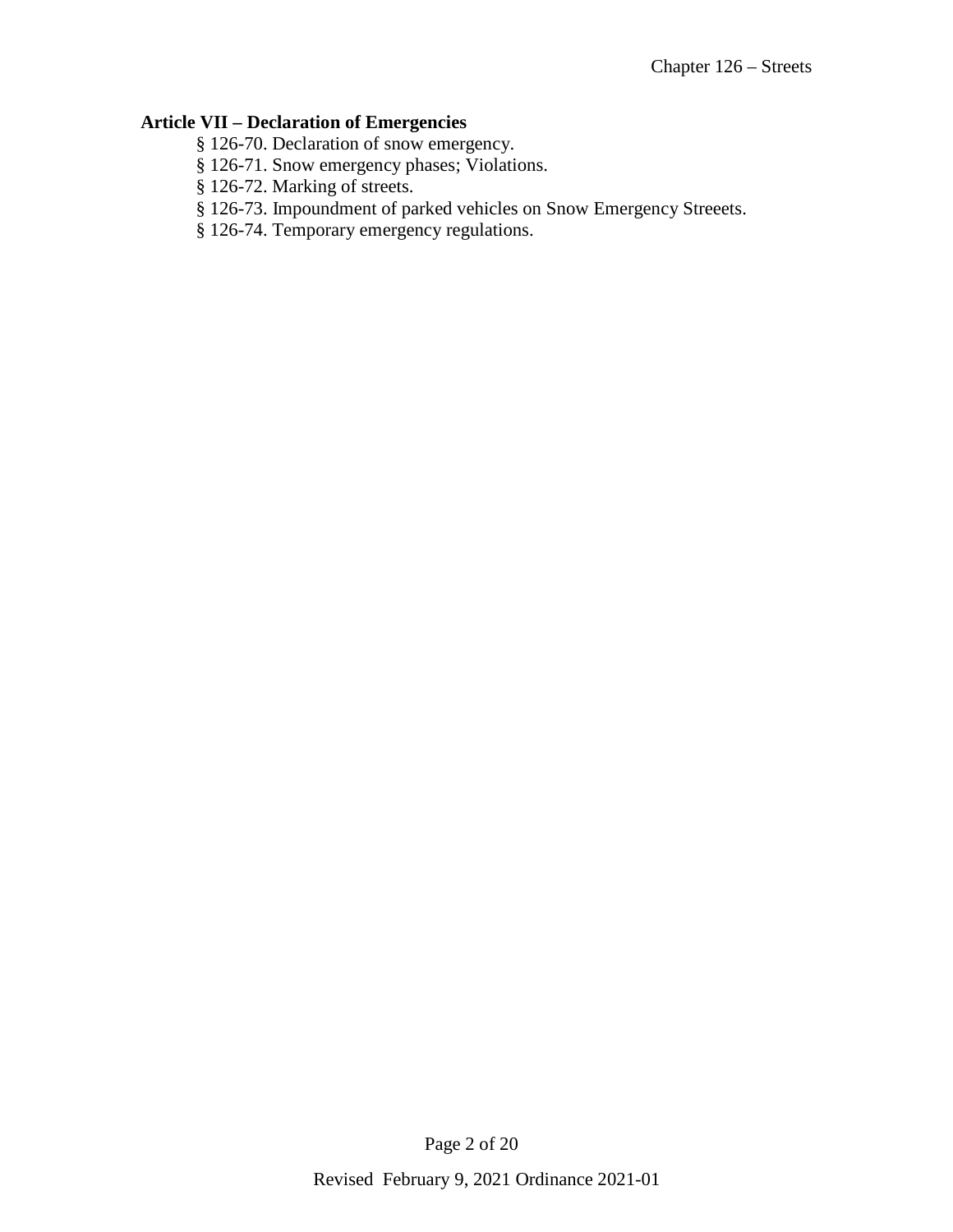### **ARTICLE I Definitions**

#### **§ 126-10. Definitions.**

As used in this chapter, the following terms shall have the meanings indicated:

- 1. **BUS** A motor vehicle that is designed to carry more than ten (10) passengers and is used to carry people, or any other motor vehicle that is designed and used to carry people for compensation, except for a taxicab. To include school buses.
- 2. **COMMERCIAL VEHICLE** A vehicle with a gross vehicle weight (GVW), gross vehicle weight rating (GVWR), or a gross combination weight rating (GCWR) of 10,001 pounds or more, and other vehicles as defined in Federal Motor Carrier Safety Administration, [49 CFR, 350.105.](http://edocket.access.gpo.gov/cfr_2003/octqtr/pdf/49cfr350.105.pdf)
- 3. **COMMISSIONERS** The Board of Commissioners for the Town of Thurmont, including the Mayor.
- 4. **DELIVERY VEHICLE**  Any vehicle used to deliver goods and merchandise including cars, vans and trucks.
- 5. **EMERGENCY VEHICLES** Includes, police, fire, ambulance, or other vehicles designated as emergency vehicles by the Commissioners or the Federal, State or County government.
- 6. **EMERGENCY SERVICE VEHICLE** Any vehicle designated by the Commissioners or the Federal, State or County government as a vehicle supplying emergency services during an emergency, including, but not limited to, vehicles operating snow removal equipment, delivering, heating fuel, and public utility service vehicles.
- 7. **HANDBILL** a small printed advertisement or other notice distributed by hand.
- **8. MOBILE HOME -** A trailer or semi-trailer designed, constructed and equipped to be used as a permanent or temporary living space and for use on highways.
- **9. MOTOR HOME -** A motor vehicle designed and constructed primarily to provide living quarters for recreational, camping or travel use.
- 10. **NON-MOTORIZED WHEELED VEHICLE** Any vehicle with one or more wheels propelled by human power, including, but not limited, to bicycles, in-line skates, roller skates, scooters, and skateboards, but excluding baby strollers, toy wagons, wheelchairs, and walkers.

Page 3 of 20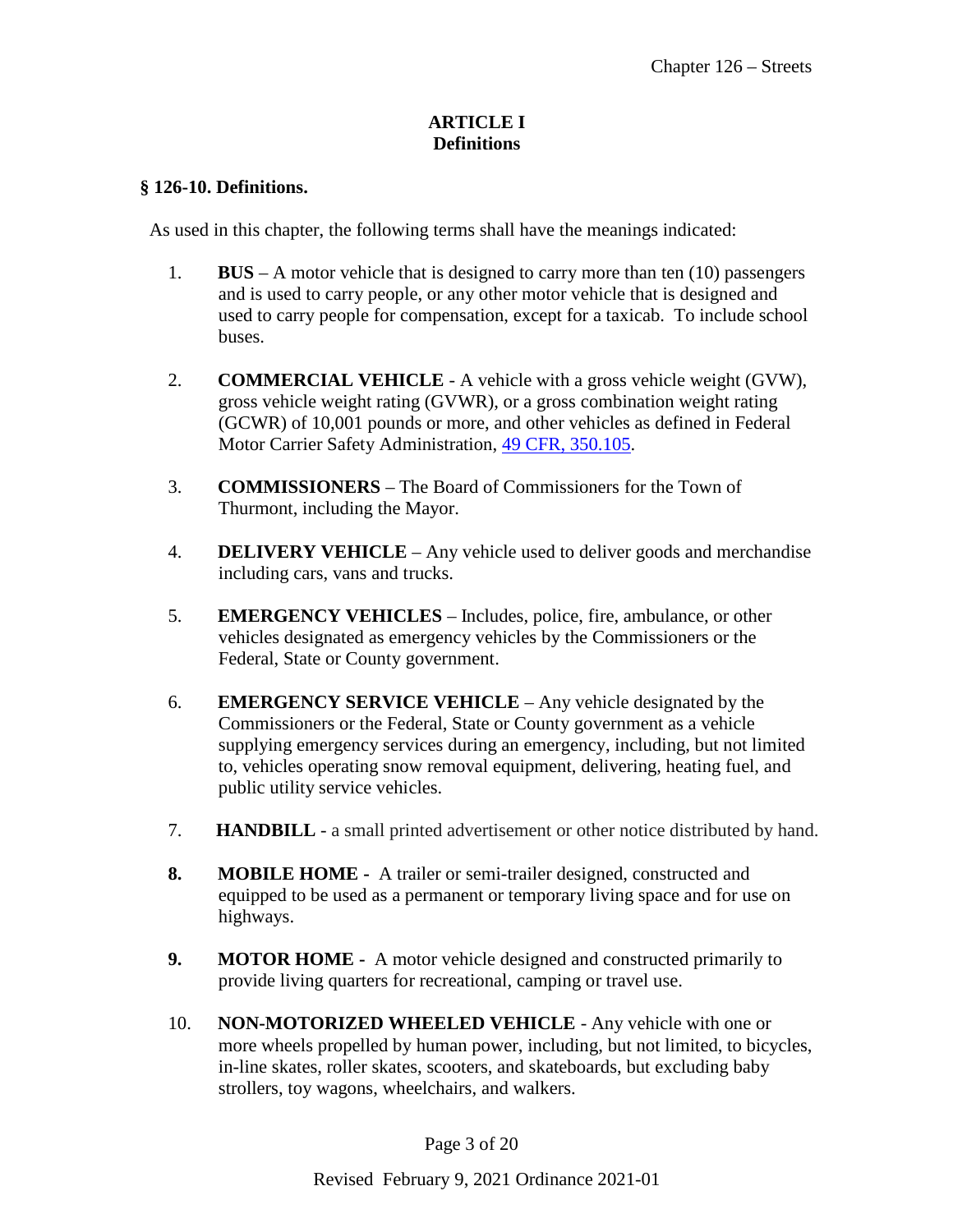- 11. **OPERATOR** Includes every individual who drives, operates, moves or is in actual physical control of a vehicle.
- **12. PARK** To halt a vehicle, whether or not occupied, other than temporarily.
- 13 **SEMI-TRAILER**  A vehicle that: has no motor power; is designed to carry people or property and to be towed by a motor vehicle; and is constructed so that some of its weight and load rests on or is carried by another vehicle.
- 14 **SERVICE VEHICLES**  Vehicles owned, operated by or operated on behalf of the Town, Frederick County, State of Maryland, or Federal government when used during official business.
- 15. **SIGN** an object designed to advertise, solicit, an occurrence or event, or market products or services.
- 16. **SPORTS** Includes, but is not limited to, basketball, hockey, soccer, baseball, football, handball, volleyball, badminton, tennis, wiffleball, stickball, and other sports.
- 17. **SPORTS EQUIPMENT** Includes, but is not limited to, permanent or temporary movable basketball hoops or nets, hockey or soccer goals or nets, ramps, and any other sports or recreation equipment of any kind or nature.
- 18. **STAND**  To halt a vehicle whether or not it is occupied, other than temporarily, when necessary to avoid conflict with other traffic or in compliance with the directions of a police officer or a traffic control device; or for the purpose of and while actually engaged in receiving or discharging passengers.
- 19. **STOP** Where used in a mandatory sense, means the complete cessation from movement; and where used in a prohibitory sense, to halt even momentarily a vehicle, whether or not it is occupied, except when necessary to avoid conflict with other traffic or in compliance with the directions of a police officer or a traffic control device.
- 20. **STREET** Any public street, avenue, roadway, boulevard, highway, alley, cul-de-sac or other public place located in the Town and established for the operation of vehicles.
- 21. **TOWN**  Town of Thurmont
- 22. **TOWN PROPERTY** Any real property, except for streets, owned or controlled by the Town. "Town property" includes, but is not limited to, parking lots, parks, parking garages, parking ramps, sidewalks, paved

Page 4 of 20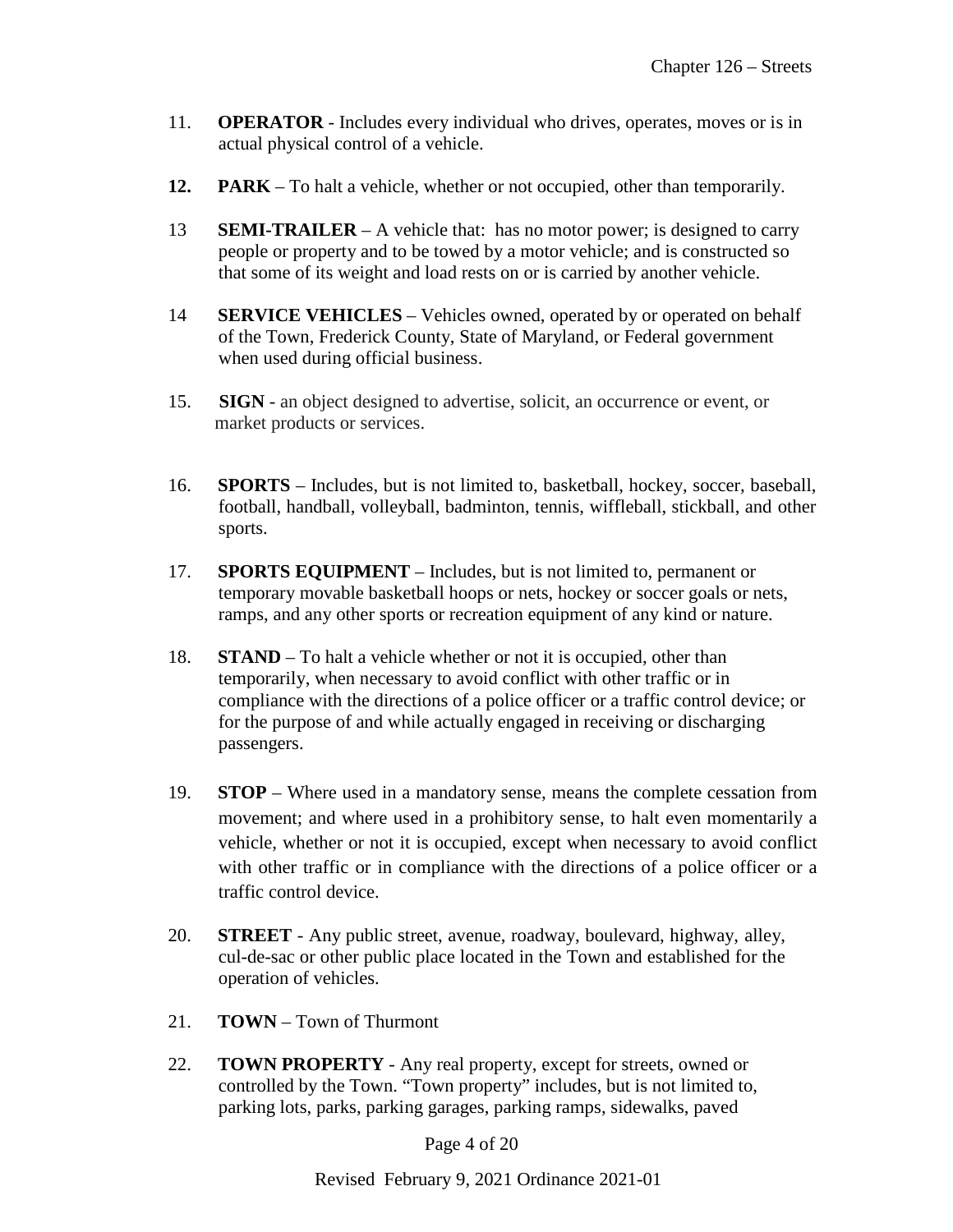pathways, parks and bridges.

- 23. **TOWN SQUARE** The intersection of Main Street and North Church Street / Water Street.
- 24 **TRAILER**  A vehicle that: has no motor power; is designed to carry people or property and to be towed by a motor vehicle; and is constructed so that no part of its weight rests on the towing vehicle.
- 25. **TRAVEL TRAILER** A vehicle that is:
	- (a) mounted on wheels;

(b) of such a size and weight as not to require any special highway movement permits when towed by a motor vehicle;

- (c) designed and constructed primarily to provide temporary living quarters for recreational, camping, or travel use; and
- (d) no longer than 40 feet.
- 26. **TRUCK** A motor vehicle, except a multipurpose passenger vehicle, that is designed, used or maintained primarily to carry property.
- 27 **TRUCK TRACTOR** A vehicle that is a non-cargo carrying power unit that operates in combination with a semi-trailer or trailer.
- 28 **UNREGISTERED** To include when the vehicle is not registered and/or the vehicle's registration is expired, suspended, refused, revoked, and/or canceled.
- 29. **VEHICLE** Any device in, upon or by which any person or property is or may be transported or towed upon a highway, to include any "low speed vehicle" and "motor scooter" as defined by Md. Code Ann., Transp., §§ 11-130.1 and 11-134.2 Vehicle does not include any device that is operated upon rails or tracks or any electronic personal assistive mobility device as defined by Md. Code Ann., Transp., § 21-101(j) .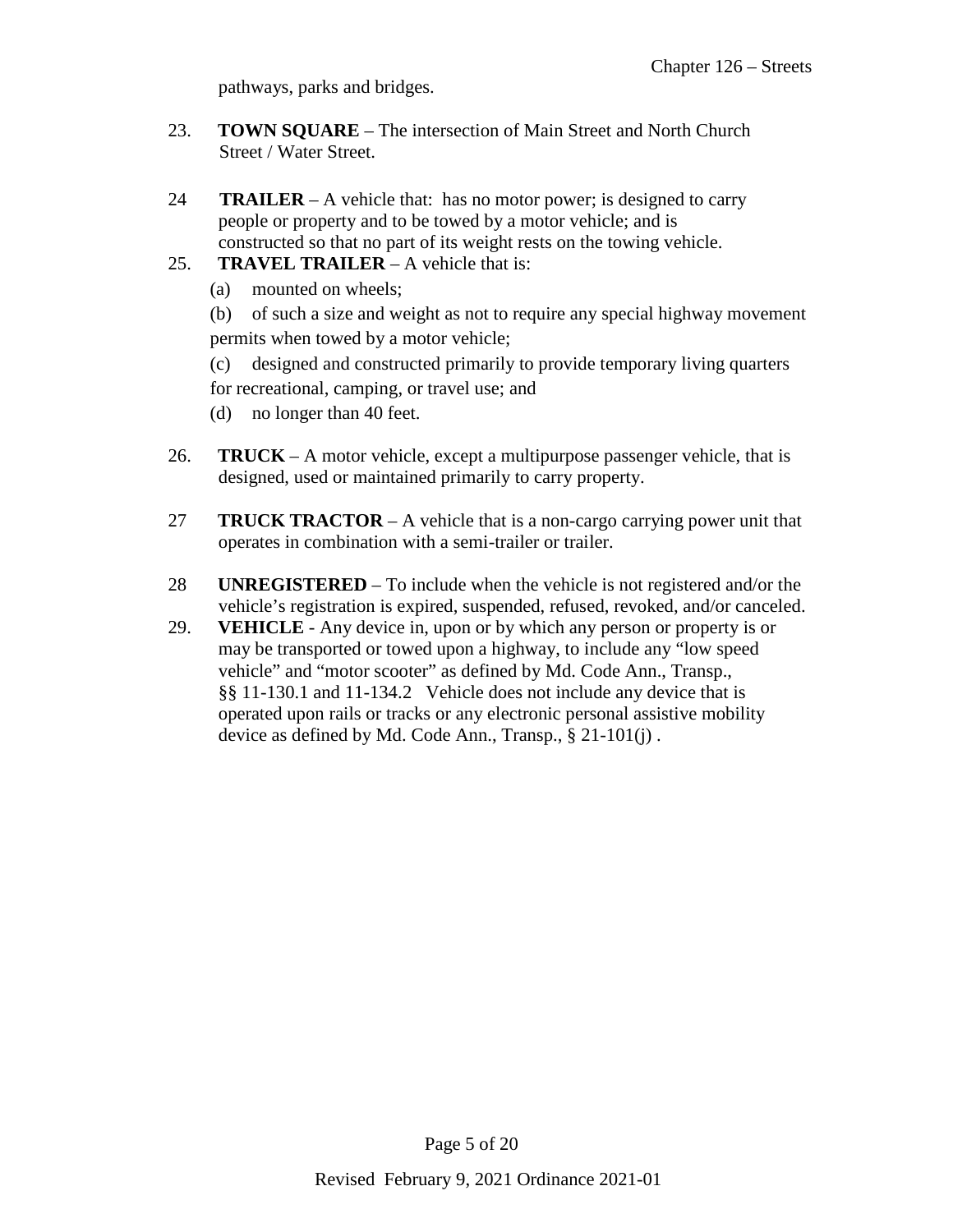# **ARTICLE II Stopping, Standing and Parking Restrictions**

### **§ 126-20. Stopping, standing, parking of vehicles.**

- 1. No vehicle shall stop, stand or park within 15 feet of any:
	- a. Fire hydrant;
	- b. Street intersection; or
	- c. Within 20 feet of a crosswalk.
- 2. A vehicle that is stopped or parked on any street of the Town of Thurmont where parking is permitted shall:
	- a. **On two-way streets**: be stopped or parked parallel to the right hand curb or edge of the roadway, with its right hand wheels within 12 inches of that curb or edge of the roadway.
	- b. **On one-way streets**: be stopped or parked parallel to the curb or edge of the roadway, in the direction of authorized traffic movement, with:
		- i. Its right hand wheels within 12 inches of the right hand curb or edge of the roadway; or
		- ii. Its left hand wheels within 12 inches of the left hand curb or edge of the roadway.
	- c. No person may park any vehicle parallel to or to the left (double park) of a vehicle already parked.
- 3. No person shall stop, stand or park any vehicle:
	- a. Adjacent to fire lanes or curbs painted yellow or red; or
	- b. Where signs or marking have been erected or placed that prohibits or restricts the stopping, standing or parking of vehicles
- 4. Penalty for violation of this Section shall be a fine of \$30.00.

#### **§ 126-21. Obstructing streets, driveways, and sidewalks.**

- 1. No person may stop, stand or park any vehicle in such a manner so as to fully or partially obstruct or block:
	- a. Any street or sidewalk;
	- b. Any crosswalk; or
	- c. Any private driveway without the consent of the owner or occupants of the premises.
- 2. Penalty for violation of this Section shall be a fine of \$30.00.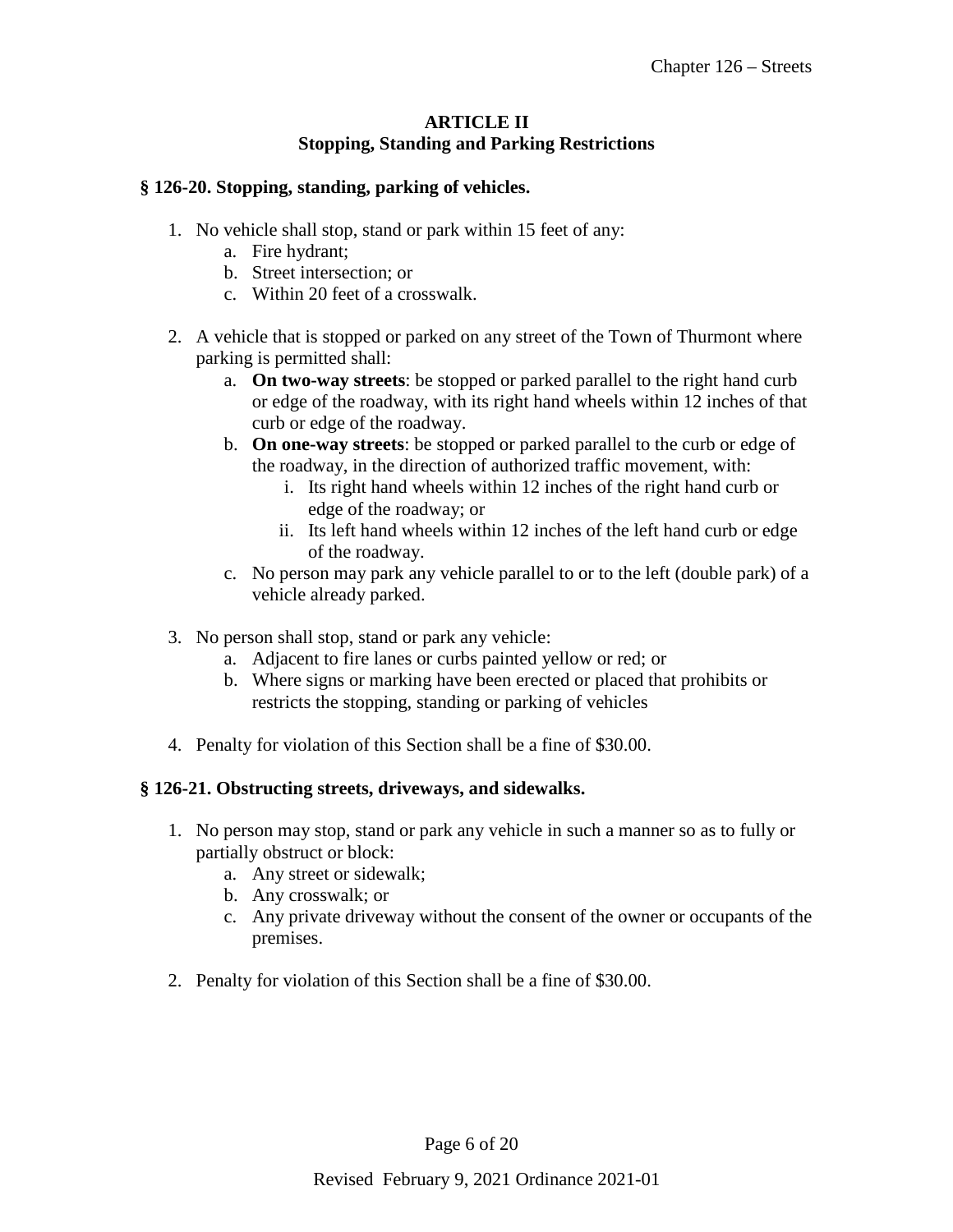## **§ 126-22. Parking spaces for individuals with disabilities.**

- 1. **Restricted use**  No person may stop, stand or park any vehicle in a space or zone marked as restricted for the use of individuals with disabilities unless the vehicle displays special registration plates for disabled persons or a special permit for such person issued by a government entity authorized to do so.
- **2.** Penalty for **v**iolation of this Section shall be a fine of \$140.00**.**

### **§ 126-23. Continuous parking on streets and public lots; limitations.**

- 1. No person may stop, stand, or park any vehicle on any public street or in any public parking lot for longer than 48 consecutive hours.
- 2. Penalty for violation of this Section shall be a fine of \$50.00.

### **§ 126-24. Parking unregistered motor vehicles and trailers.**

- 1. No person may stop, stand or park any unregistered motor vehicle required to be registered by the State of Maryland on any public street or parking lot.
- 2. Penalty for violation of this Section shall be a fine of \$100.00.

### **§ 126-25. Parking restricted during street sweeping.**

- 1. No person may stop, stand or park any vehicle on any street with parking meters when those parking meters have "No Parking" signs placed on them for the purpose of street sweeping.
- 2. Penalty for violation of this Section shall be a fine of \$30.00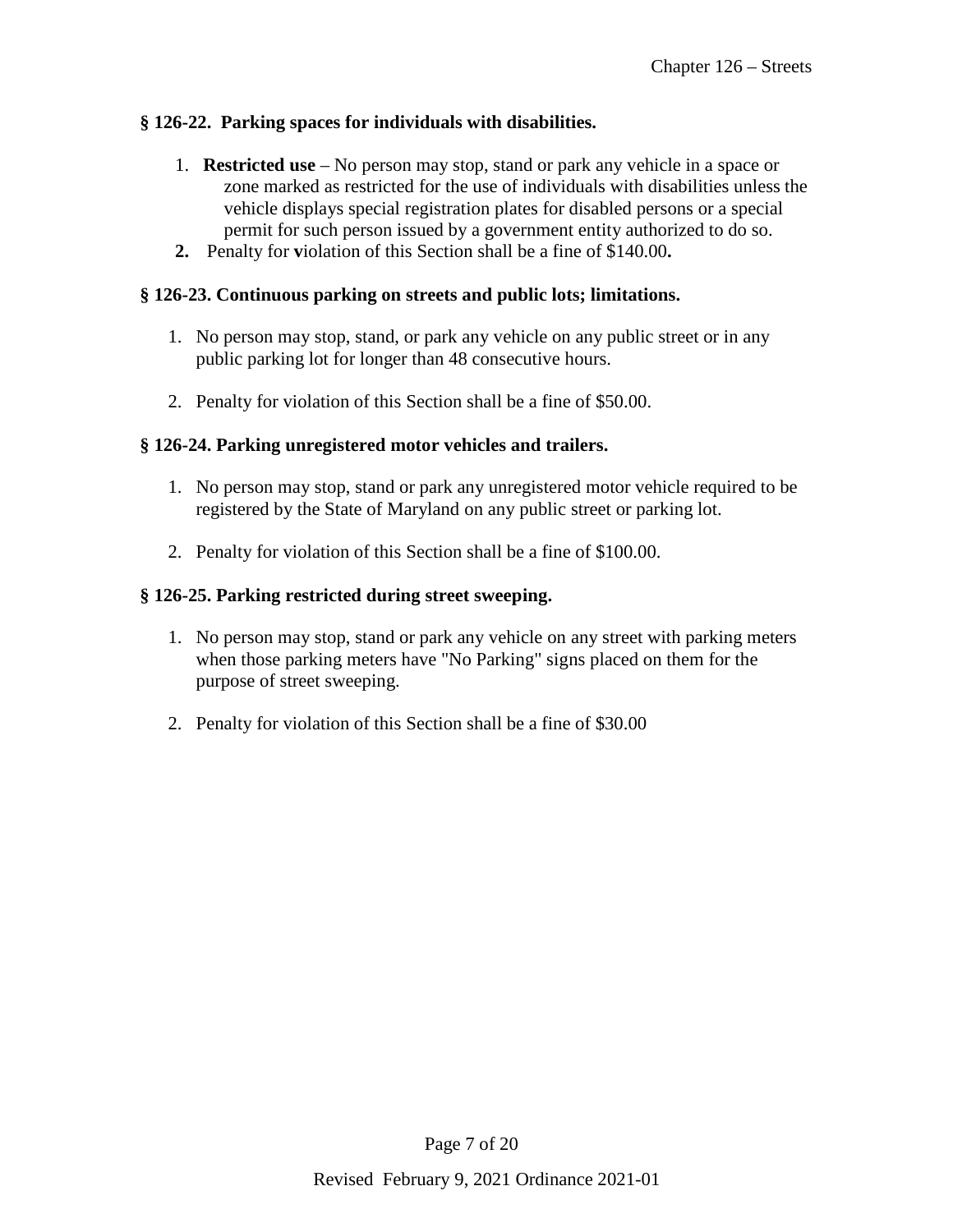### **ARTICLE III Other Parking Restrictions**

#### **§126-30. Loading and Unloading Zones.**

- 1. **Authorized zones** Loading zones are hereby created in the business district of the Town.
- 2. **Designation of areas** The Chief of Police, or his designee, is authorized and directed to designate certain parking spaces in the business district of Town to be loading zones between the hours of 7:30 a.m. and 11:00 a.m. An appropriate sign shall designate these spaces.
- 3. **Use of designated areas restricted** No person may stop, stand or park any vehicle in loading zone spaces during the hours set forth above except for commercial or delivery vehicles actually engaged in loading and unloading merchandise sold or used by local merchants in the course of their business. Commercial vehicles so engaged shall load and unload expeditiously and promptly vacate the loading zones when loading or unloading has been completed.
- 4. Any commercial or delivery vehicle parked longer than thirty (30) minutes shall be in violation of this Section. The penalty for violation of this Section shall be a fine of \$30.00.

#### **§ 126-31. Parking of trailers, commercial motor vehicles, motor homes, mobile homes, travel trailers; limitations.**

- 1. No person may stop, stand or park any commercial motor vehicle, motor home, mobile home, travel trailer or trailer on any of the streets of the Town for more than four (4) consecutive hours. The penalty for violation of this Section shall be a fine of \$50.00 dollars.
- 2. No more than two trailers may be parked or stored on the same lot with an occupied dwelling.
- 3. No more than one travel trailer, motor home or mobile home may be parked or stored on the same lot with an occupied dwelling.
- 4. No living quarters shall be maintained or any business conducted from any trailer, travel trailer, motor home or mobile home permitted pursuant to while it is parked or stored for more than 48 hours.
- 5. The penalty for violation of this Section shall be a fine of \$50.00 dollars.
- 6. Each and every week during which such offense shall continue after notice shall be deemed a separate offense.

Page 8 of 20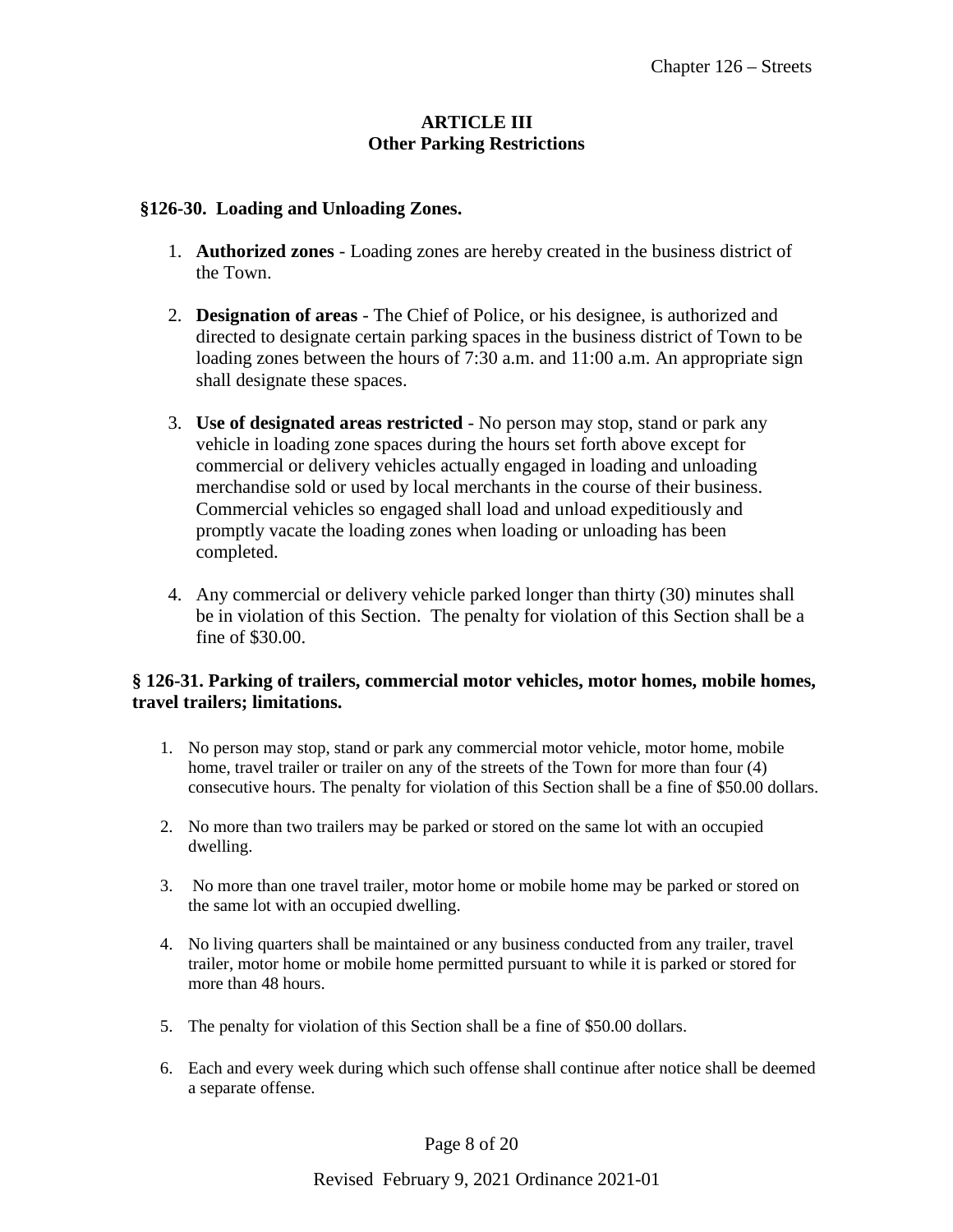### **§ 126-32. Construction trailers and roll-off dumpsters.**

- 1. Construction trailers and roll-off dumpsters may not be parked on any street without a permit from the Town.
- 2. The owner or renter of the construction trailer or roll-off dumpster shall be responsible for any and all damage caused to the street by the construction trailer or roll-off dumpster.
- 3. Any trailer or roll-off dumpster used incidental to construction work shall be removed upon the completion or abandonment of the construction work.
- 4. The penalty for violation of this Section shall be a fine of \$50.00 dollars. Each and every day during which such offense shall continue after notice shall be deemed a separate offense.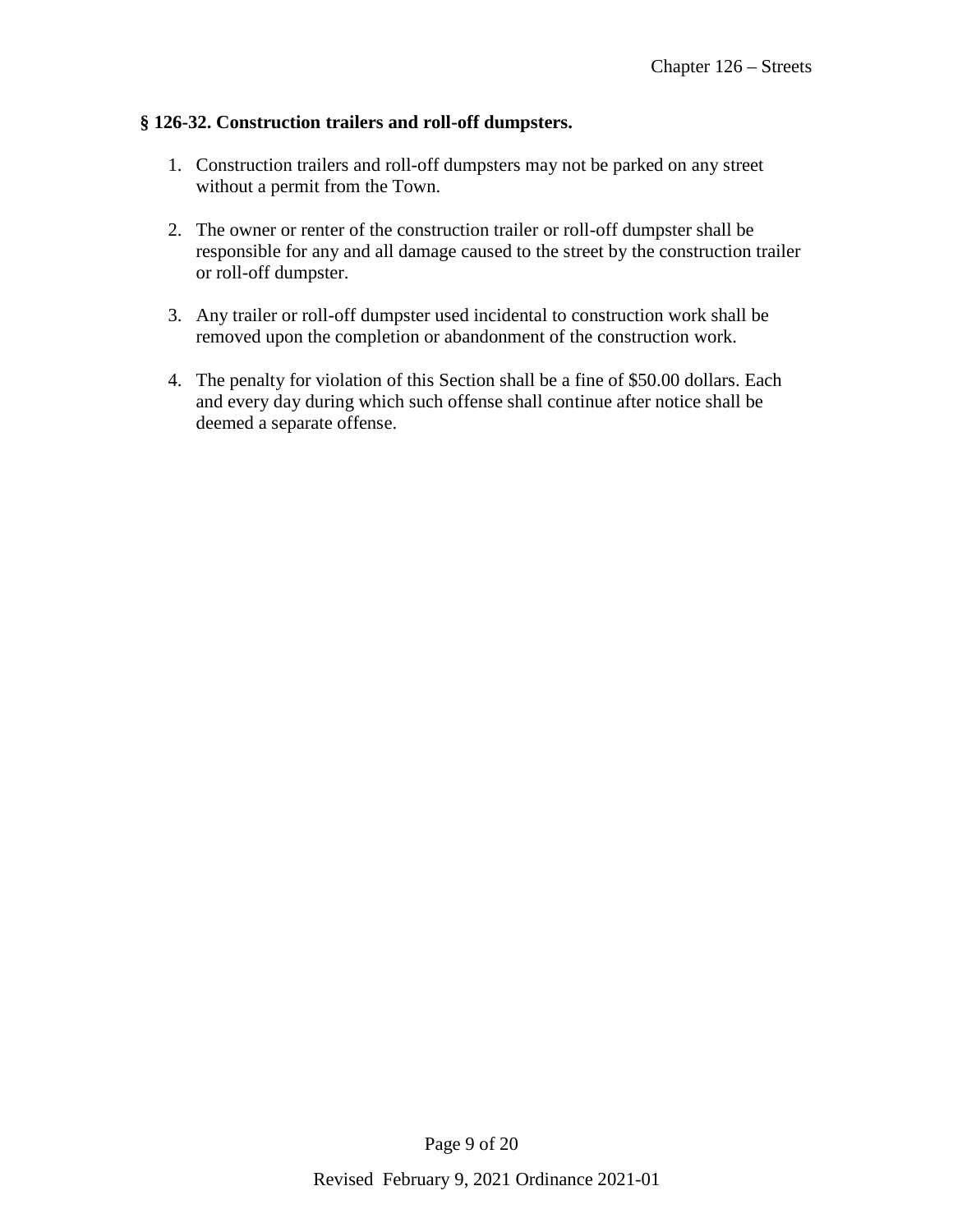# **ARTICLE IV Parking Meter Regulations**

#### **§ 126-40. Installation and maintenance of meters.**

- 1. The Town is authorized to provide for the installation, regulation, control, operation and use of parking meters and to maintain said meters in good and workable condition.
- 2. All parking meters shall be installed and maintained by the Street Department of the Town.
- 3. Each parking meter shall indicate how much time a vehicle may park in the space for each coin deposited and each meter shall continue in operation from the time of depositing the appropriate coin(s) until the expiration of the time paid for by the parker.

## **§ 126-41. Marking of spaces, parking within designated space.**

- 1. Each vehicle parked adjacent or next to any parking meter shall park within any lines or markings established to designate the parking space.
- 2. No vehicle may be parked across any such line or marking or in such position that the vehicle is not entirely within the parking space so designated.
- 3. Penalty for violation of this Section shall be a fine of \$30.00.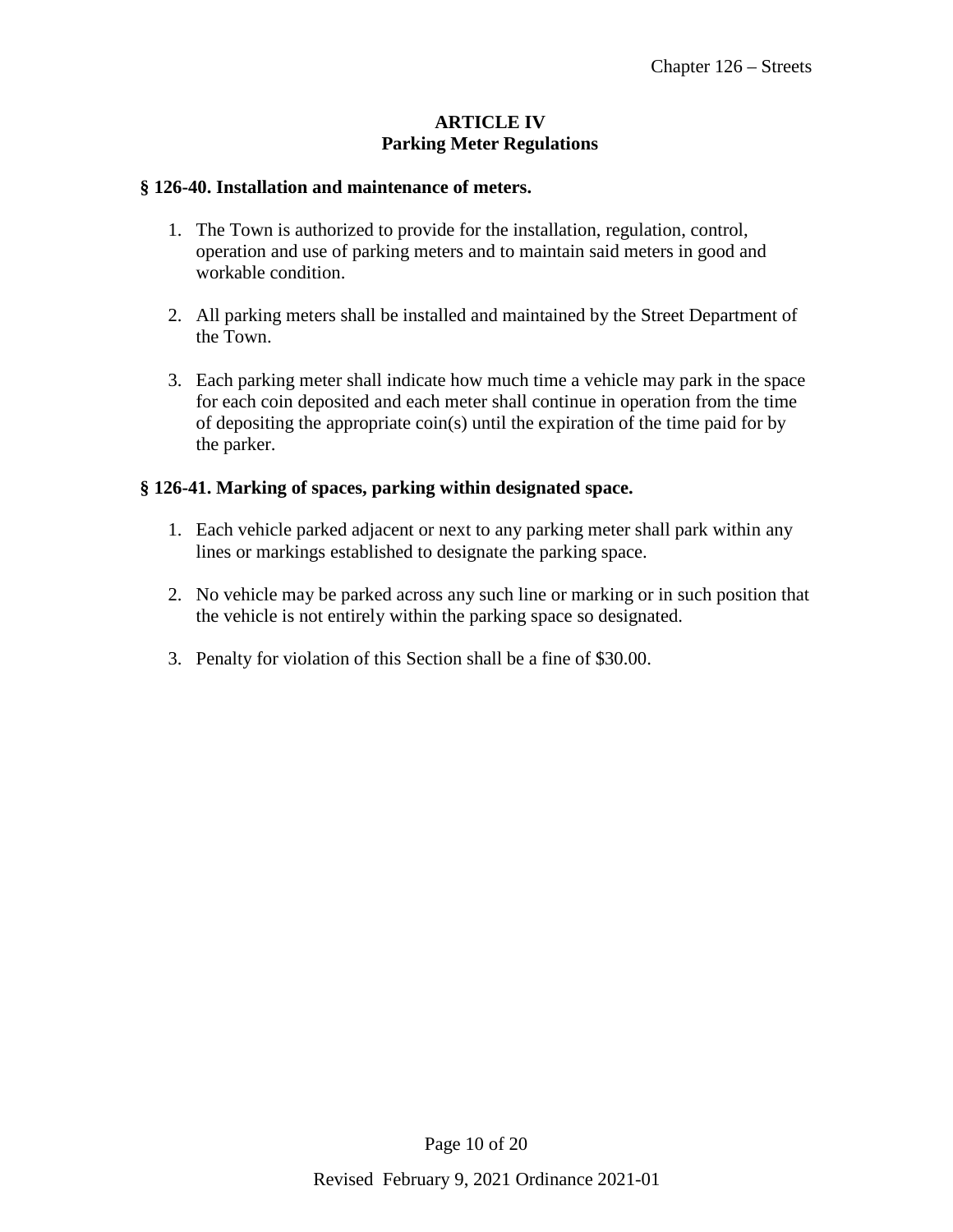## **§ 126-42. Parking Meters.**

- 1. Expired Meter: Parking meters shall be enforced between the hours of 9:00 A.M. and 6:00 P.M. Monday through Saturday. Parking meters shall not be enforced on Sundays, legal holidays as designated by the Town, and other hours/dates as established by the Commissioners.
	- a. Parking meters shall be enforced by Thurmont Police Officers and/or a Certified Meter Enforcement Officer.
	- b. Penalty for violation of an Expired Meter shall be a fine of \$10.00.
- 2. Extended Parking: No vehicle may be parked in a metered parking space longer than the maximum parking time designated on the parking meter, whether or not further payments are inserted into said meter.
	- a. Penalty for violation of this Section shall be a fine of \$10.00
- 3. Continued Extended Parking: Vehicles parked at the same meter after receiving an Extended Parking Citation and exceeding the two (2) hour maximum time limit may be issued an additional citation for extended parking.
	- a. Penalty for violation of this Section shall be a fine of \$30.00
- 4. Handicap Parking at Metered parking Space: Drivers with disabilities who qualify for special parking placards and registration plates have several accommodations available to them: You're exempt from paying parking meter fees in Maryland if the parking meters do not meet the requirements of the Americans with Disabilities Act, and can park for up to twice the maximum allowable time shown on the meter (not to exceed four (4) hours).
	- a. Note: The American's with Disabilities Act does not prevent payment of parking meter fees by an individual with disability. Therefore, you should verify requirements of feeding parking meters and the time limit allowed in the jurisdiction you are visiting.
	- b. The Town of Thurmont honors a (4) hour exemption of paying parking meters for Handicap Placard vehicles. The Town of Thurmont also requires the operator of a Handicap Placard Vehicle to move their vehicle from a metered space after the (4) hour exemption period has been utilized.
	- c. Failure to move the vehicle after (4) hours, will be a violation of extended Parking and a \$10.00 fine.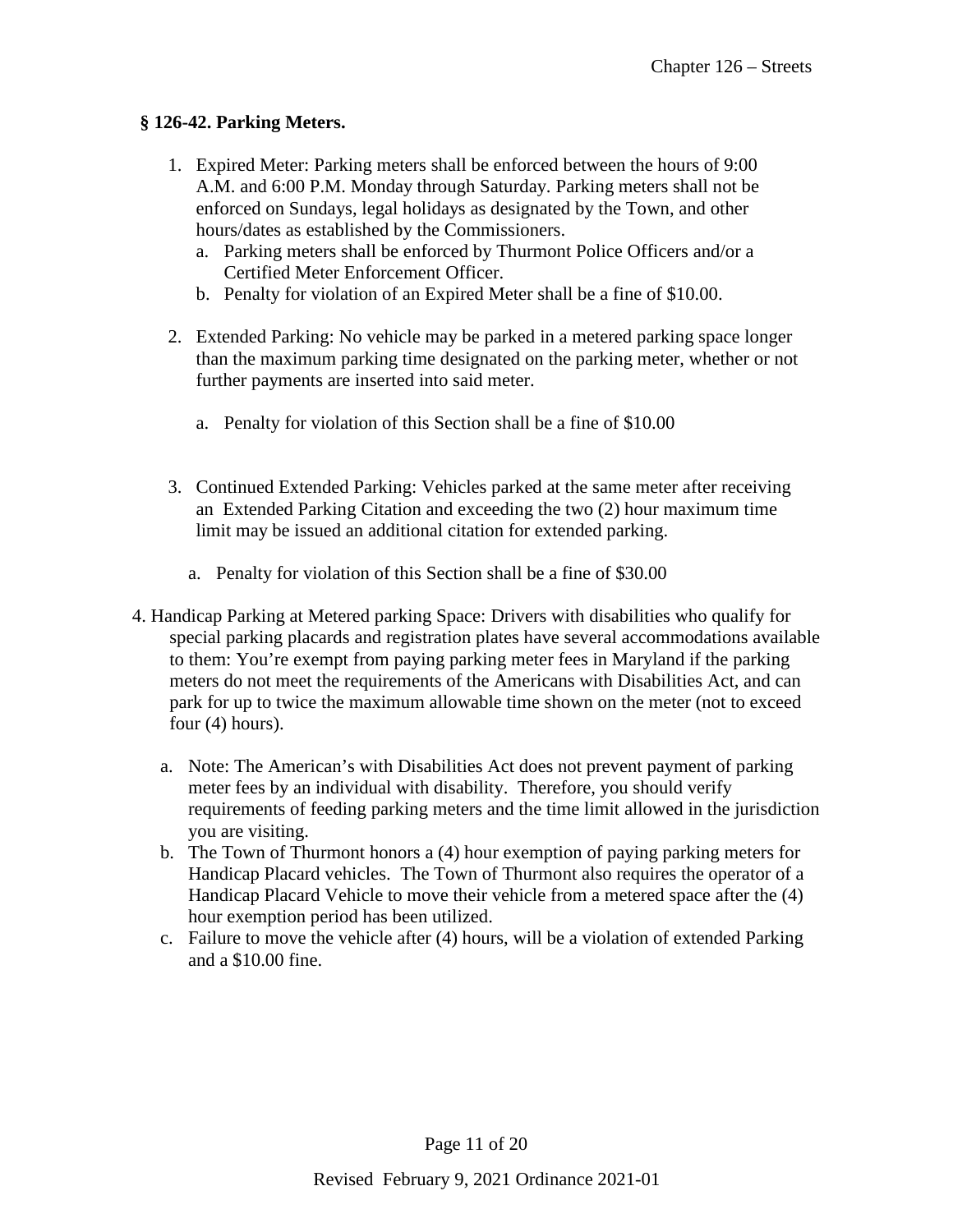### **§ 126-43. Tampering with parking meters.**

- 1. No person may interfere with the operation of a parking meter or to deface, injure, tamper with, open or willfully break, destroy or impair the usefulness of any parking meter installed under the provisions of this Article.
- 2. Persons violating this Section shall be guilty of a misdemeanor and, upon conviction shall be subject to a fine of \$1,000 or imprisonment not exceeding six months or both.

### **§ 126-44. Substitute coins and "slugs".**

- 1. No person may deposit or cause to be deposited into any parking meter any slug, device or metallic object or any other substitute for a coin of the United States.
- 2. Penalty for violation of this Section shall be a fine of \$500.00.

### **§ 126-45. Use for purposes of loading and unloading.**

- 1. Delivery or commercial vehicles may park in the metered parking spaces, when vacant, to load or unload merchandise without charge for a period not exceeding thirty (30) minutes. Should any delivery or commercial vehicle be parked longer than thirty (30) minutes it shall be considered overtime parking and subject to the penalties set forth in this Section.
- 2. Penalty for violation of this Section shall be a fine of \$30.00

#### **§ 126-46. Parking Citations; Reporting of violations.**

- 1. Any police officer for the Town reporting a violation of this Article shall report:
	- a. The number of the parking meter adjacent to the space that the vehicle is or was parked;
	- b. The issuing state and license plate number of the vehicle;
	- c. The section that has been violated; and
	- d. The amount of the fine.
- 2. Each such police officer shall attach to the vehicle a citation indicating the vehicle has been parked in violation of a provision of this Article and instructing the owner or operator to report to the Town office regarding the violation.

## **§ 126-47. Failure to Pay Fine.**

1. In the event that an individual who is charged with a parking violation in accordance with this Article, does not pay the fine set forth on the citation within twenty (20) days from the date on which the citation was issued or does not notify the Police Department within 15 days from the date on which the citation was issued (on forms designated for that purpose) of their intention to stand trial in the matter, the fine shall be doubled.

Page 12 of 20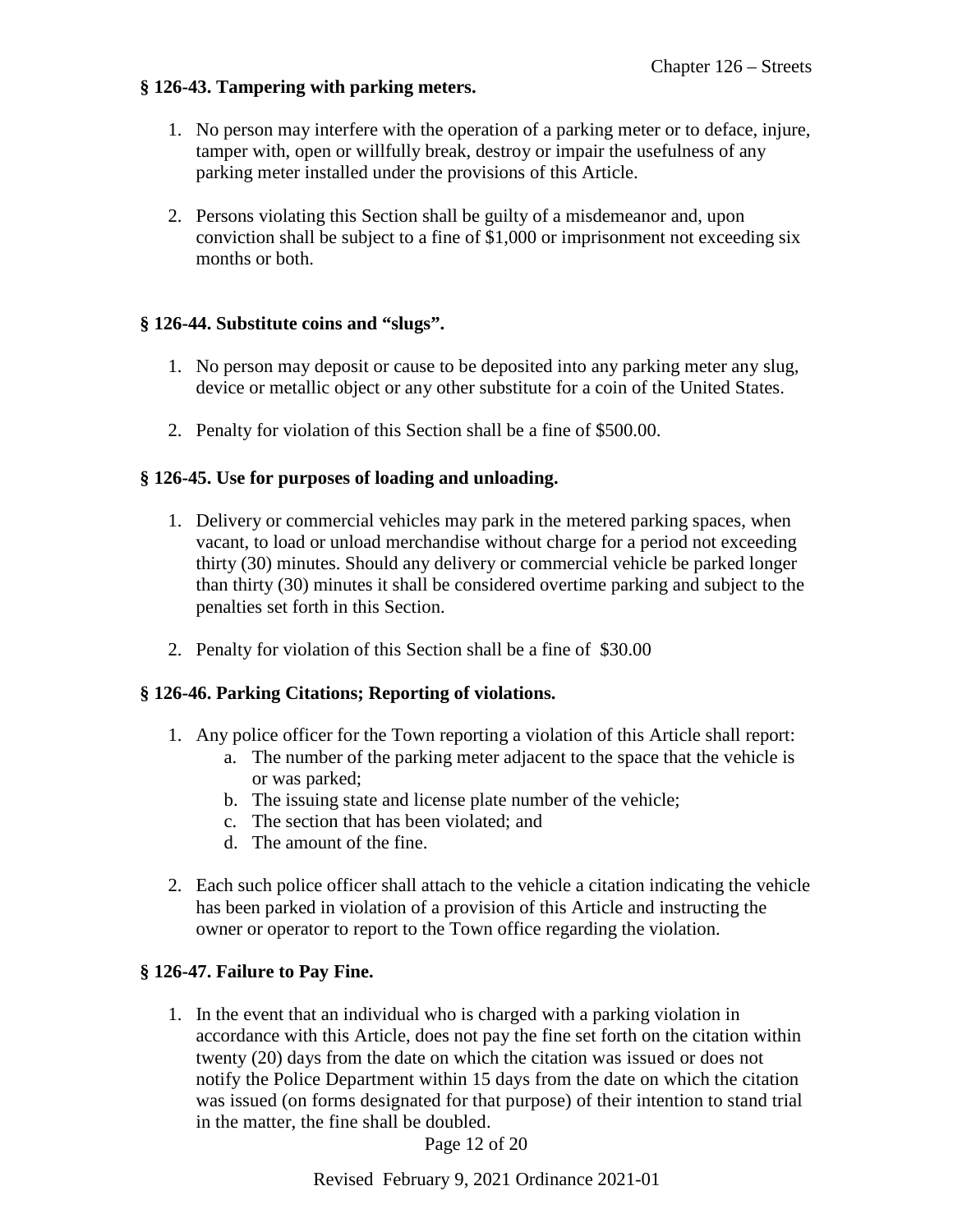Upon failure of an individual to pay the doubled value of the fine listed on the citation within sixty (60) days from the date of the citation, the Police Department shall "flag" the registration of the vehicle involved in the infraction by notifying the Motor Vehicle Administration of the non-payment of the fine in the case of an automobile registered in the State of Maryland.

2. The individual's registration also will be flagged and the fine doubled if the individual elects to stand trial but fails to appear or pay the fine before trial.

Page 13 of 20

Revised February 9, 2021 Ordinance 2021-01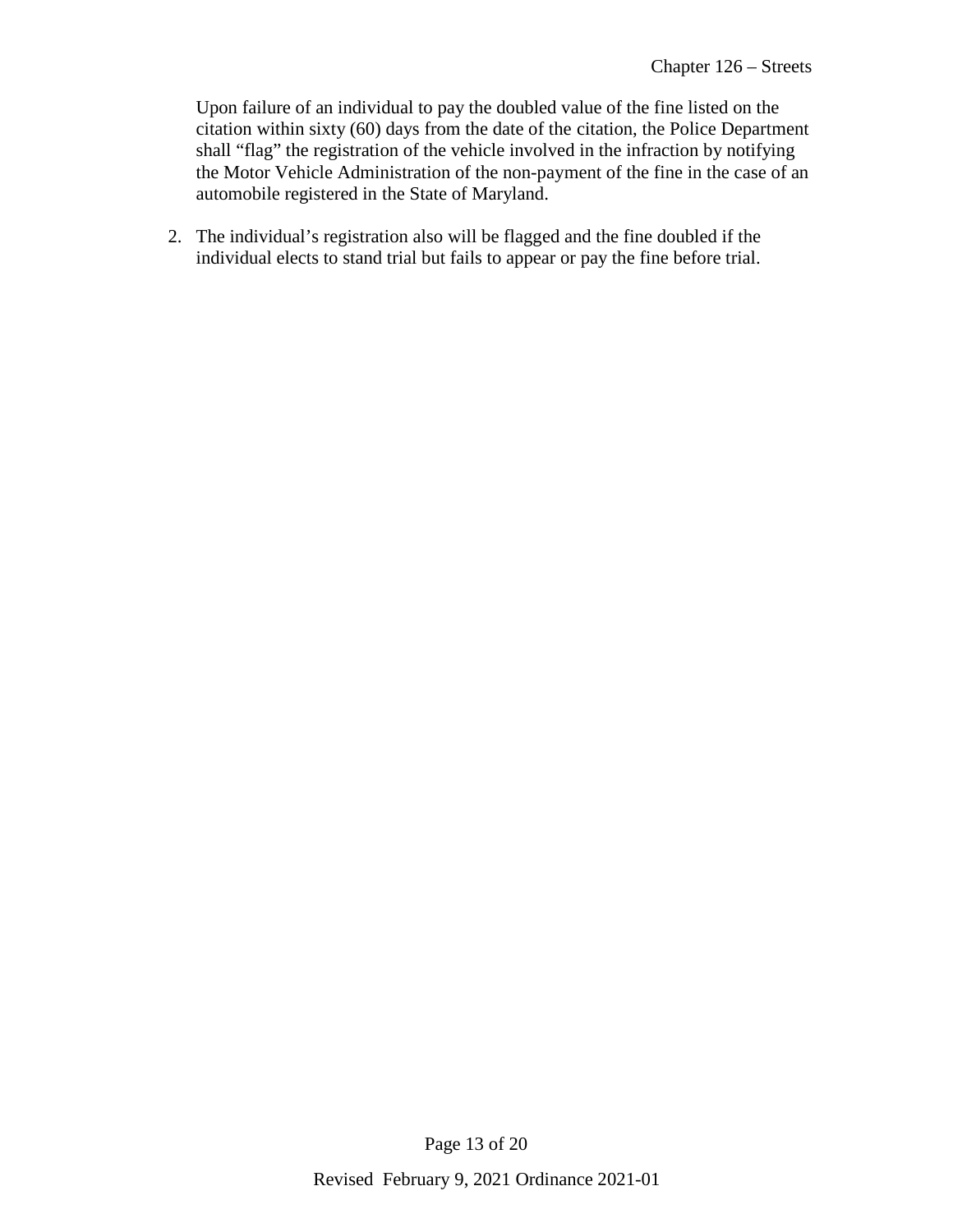#### **§ 126-48. Disposition of fees collected.**

The coins required to be deposited in parking meters as provided within this Article are hereby levied and assessed as fees to provide for the proper regulation and control of traffic upon the public streets, and also the cost of supervision and regulation of the parking of vehicles, and to cover the cost of the purchase, supervision, protection, inspection, installation, operation, maintenance, control and use of the parking meters.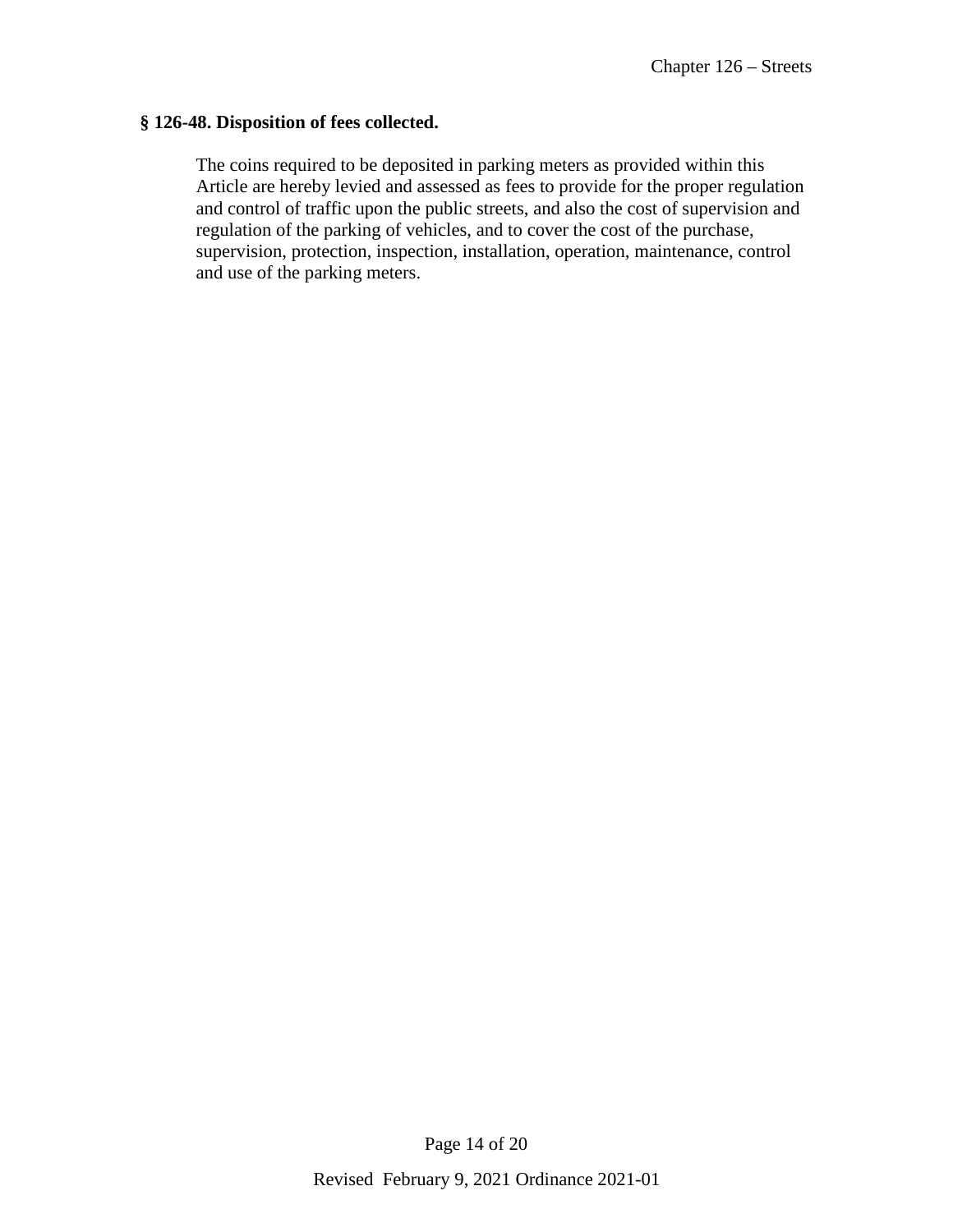### **ARTICLE V Use of Streets – Prohibited Acts**

### **§126-50. Placing snow in public way.**

- 1. No person may push, plow, blow and/or deposit snow from a parking lot or other place upon any streets, sidewalks or other public ways.
	- a. Residents shall not push, plow, blow and/or deposit snow from their driveway or sidewalks into or upon any traveled portion of a public way.
	- b. This section shall not apply to rowhouse residents clearing their sidewalks who place snow by the curb in the untraveled portion of the road.
- 2. If the responsible person or owner, occupant or party responsible for the property abutting the street, sidewalk or public way fails to remove the snow within two (2) hours of receiving notice from the Town to do so, the Street Department manager shall cause such removal and the costs incurred be billed to the responsible person or the owner, occupant or party responsible for the property abutting the street, sidewalk or public way.
- 3. The penalty for violation of this Section shall be a fine of:
	- a. \$100.00 for the first offense;
	- b. \$300.00 for the second offense; and
	- c. \$500.00 for the third and subsequent offense.

## **§ 126-51. Prohibition on playing sports and/or placement of sports equipment.**

- 1. No person shall engage in or play any sports as defined in §126-10 of this Chapter, on or about or in such a manner as to obstruct or impede travel on any street, sidewalk or public way of the Town.
- 2. No person shall erect, construct or place any permanently affixed or temporary movable sports equipment within ten (10) feet of any street, sidewalk or public way of the Town.
- 3. The penalty for violation of this Section shall be fine of \$50.00 dollars. Each and every week during which such offense shall continue shall be deemed a separate offense.
- 4. In addition to the penalties set forth in paragraph (3) of this Section, if the sports equipment has not been removed within seven (7) days of notice, the sports equipment shall be subject to immediate impoundment. The fee to have the sports equipment released from impoundment shall be a sum of \$200.00. The impoundment fee shall be in addition to the cost of removal and other fines and penalties as set forth in this Section. All fines, penalties, costs and fees shall be satisfied prior to the release of the sports equipment.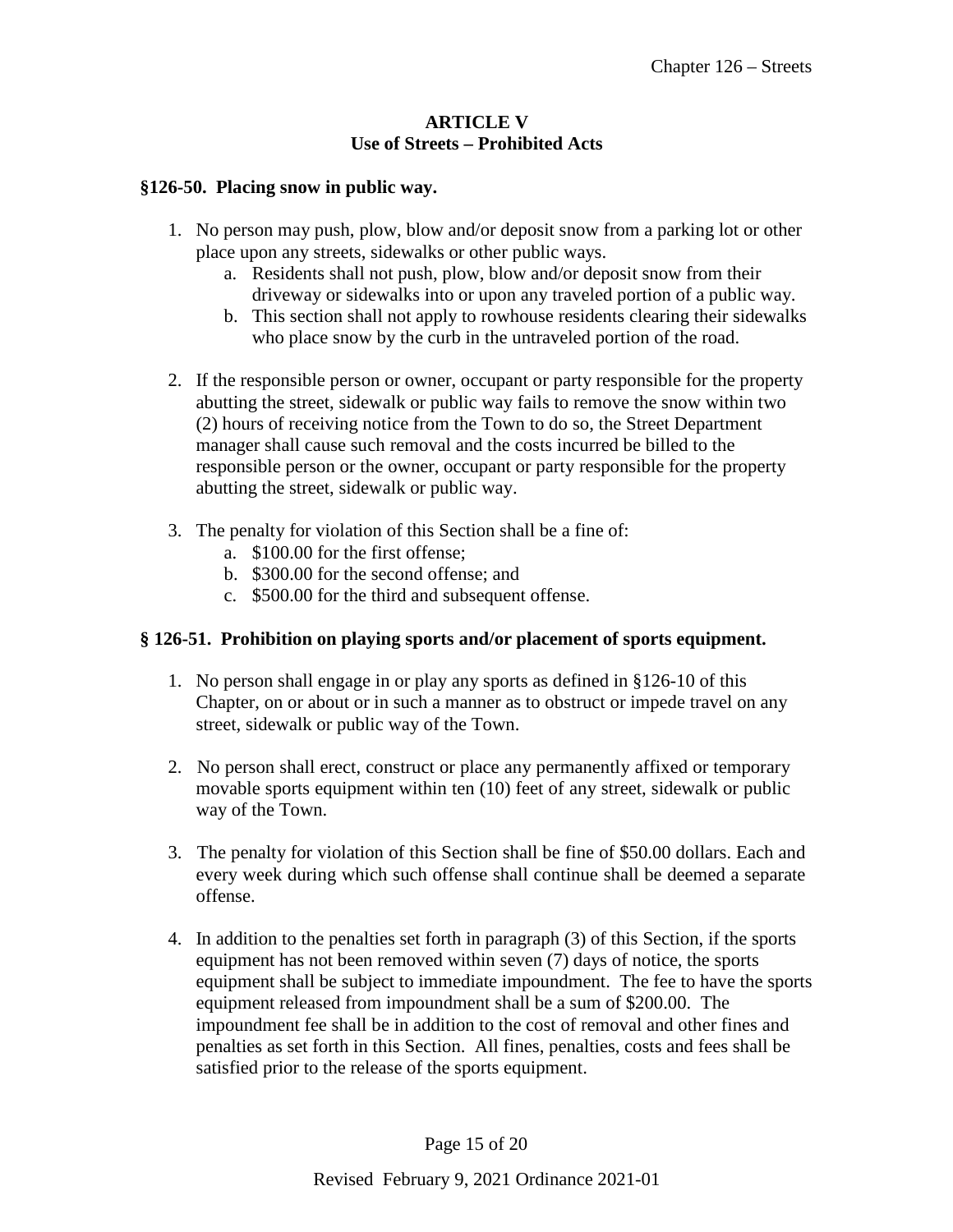- 5. In any case in which the violator is a minor, payment of any penalties, impoundment fees, and fines shall be the responsibility of the parent or legal guardian of the minor.
- 6. Within two business days of the impoundment, the Town will mail by First-Class mail a notice to the owner of the sports equipment, if known, or otherwise to the owner or occupant of the property abutting the sports equipment, notice that the equipment has been impounded and the party's right to seek return of the equipment upon payment of the requisite fees. The notice will further advise the party that the party may contest the impoundment and fees imposed in the same manner as the civil citation issued for the violation. If the party contests the citation and is found not guilty, the Town will release the property to the party upon proof of ownership and refund any impoundment fees paid.

# **§ 126-52. Marking of streets and public ways.**

- 1. No person shall mark or cause to be marked any street or public way within the Town, other than those markings required to regulate and control traffic and placed by a government agency, without written permission granted by the Commissioners or its designee.
- 2. No person may erect or place any sign within the right of way or on any pole owned and or maintained by the Town on any street within the Town. Each sign, signal, marking, or device prohibited by this Section is hereby deemed a public nuisance and any Town employee is authorized to remove it without notice.
- 3. Penalty for violation of this Section is a fine of \$30.00.

## **§ 126-53. Repairs to vehicles in streets.**

- 1. No vehicle shall be repaired in any street or Town-owned property, except in case of emergency, and then only so as not to block or obstruct any street or sidewalk. No vehicle authorized to be repaired under this Section may be left unattended or on blocks, jack stands, ramps, or jacks for more than 24 hours.
- 2. For purposes of this section, "repair" includes but is not limited to, replacement of any part of a vehicle, any change or work done to any part of the vehicle, changing tires, draining or changing oil, inserting or draining any form of lubricant, coolant, fluid or other such item into the vehicle or any other such item in any manner related to vehicle repairs.
- 3. Any vehicle fluid deposited upon any street or Town property shall be cleaned, removed and disposed of by the responsible party within 24 hours of depositing said fluid in a manner that prevents the fluid from entering the Town's storm drains.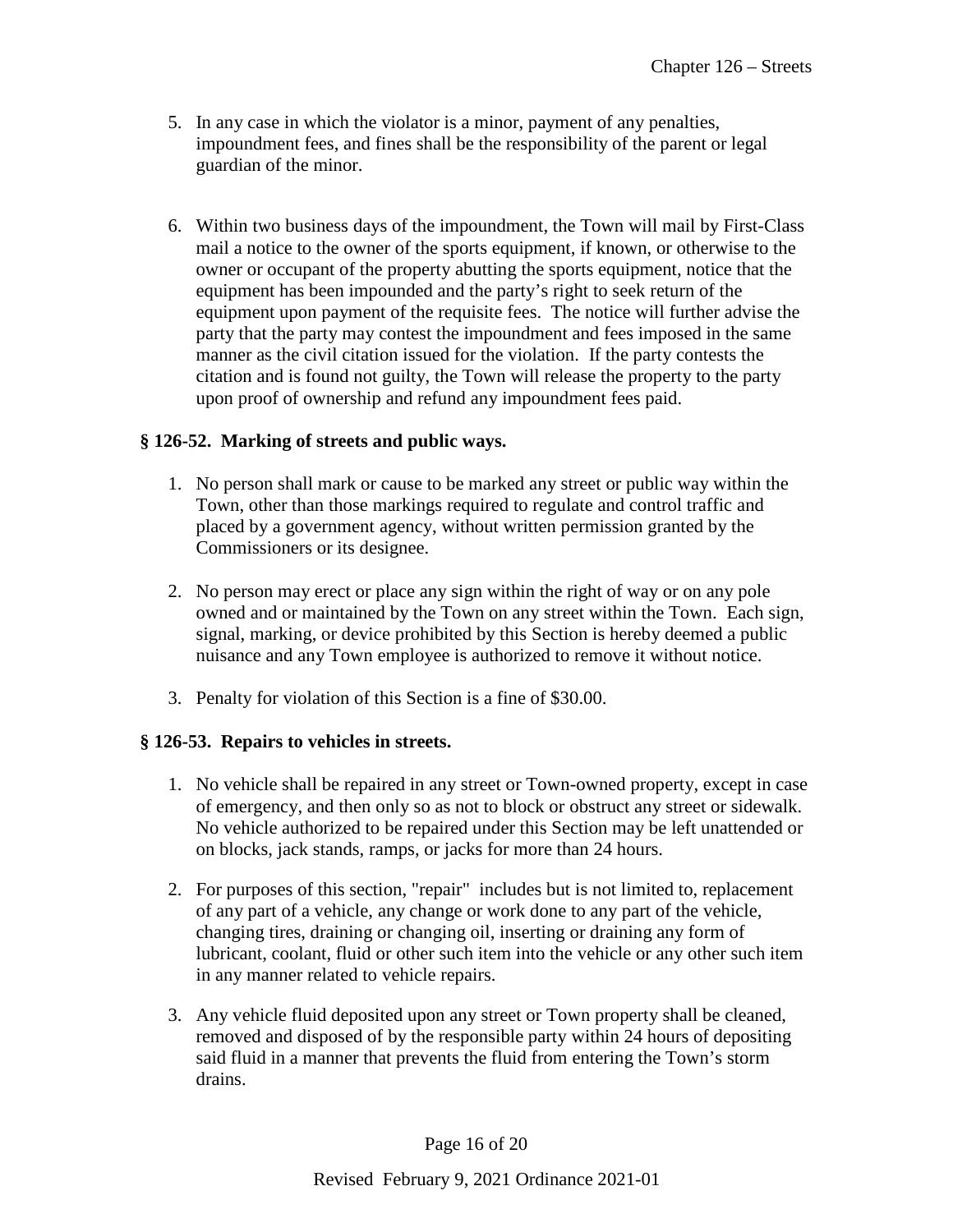4. Penalty for violation of this Section shall be a fine of \$50.00. Each and every day during which such offense shall continue after notice shall be deemed a separate offense.

# **§126-54-Prohibition of posting handbills or signs.**

- 1. No person shall paste or attach any handbill or sign upon any street lamp posts, telephone poles, utility poles, street signs, traffic signs or fire hydrants on any of the streets of the town.
- 2. Violation of this section shall be deemed a municipal infraction. Penalty for violation of this section shall be a sum of fifty dollars (\$50.00).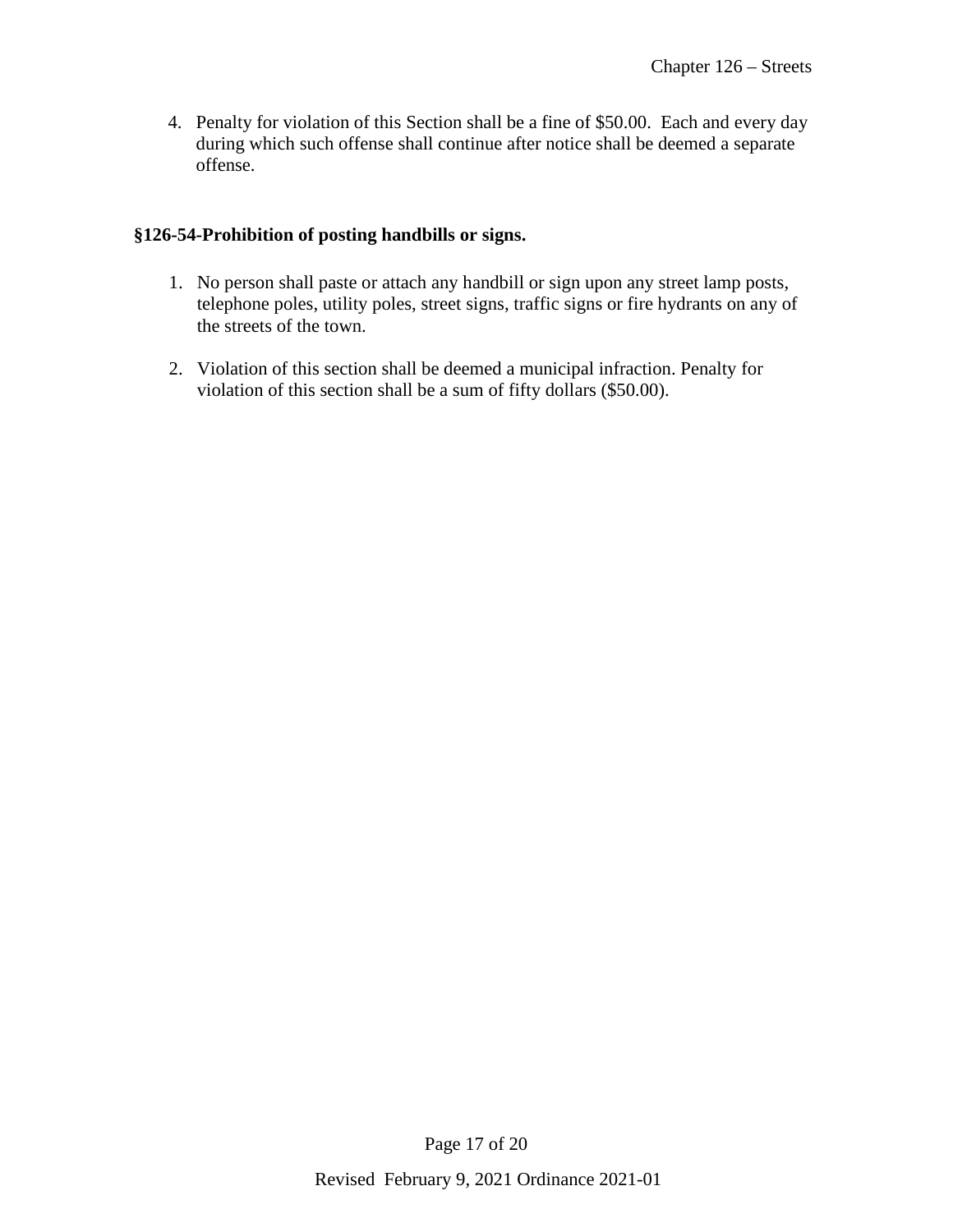### **ARTICLE VI Traffic Control and Regulations**

### **§ 126-60. Traffic control devices; authority of Chief of Police.**

- 1. The Chief of Police, or his designee, is hereby authorized to erect or place signs or devices or place markings for the control of traffic, including but not limited to stop signs, yield signs, signs prohibiting parking, signs restricting parking and signs prohibiting or restricting turns, at such locations and places as he may deem necessary.
- 2. All signs and devices shall be placed and consistent with Manual on Uniform Traffic Control Devices [\(MUTCD\)](http://mutcd.fhwa.dot.gov/pdfs/2003r1r2/pdf_index.htm).

### **§ 126-61. Obedience to traffic control devices.**

- 1. No driver of any vehicle shall disobey the instructions of any official trafficcontrol sign, device or marking placed in accordance with the provisions of this Article, unless at the time otherwise directed by a police officer.
- 2. Penalty for violation of this section shall be a fine of \$30.00.

### **§ 126-62. Non-motorized wheeled vehicles.**

- 1. No person may operate any non-motorized wheeled vehicle on any sidewalk within two  $(2)$  blocks of the Town square.
- 2. The Chief of Police may post or cause to be posted signs prohibiting the use of one or more types of non-motorized wheeled vehicles in a specified location on Town property. No person may use a non-motorized wheeled vehicle in violation of a sign posted in accordance with this subsection.
- 3. The prohibitions set forth in subsections (1) and (2) of this Section do not apply to Town employees engaged in the performance of their official duties.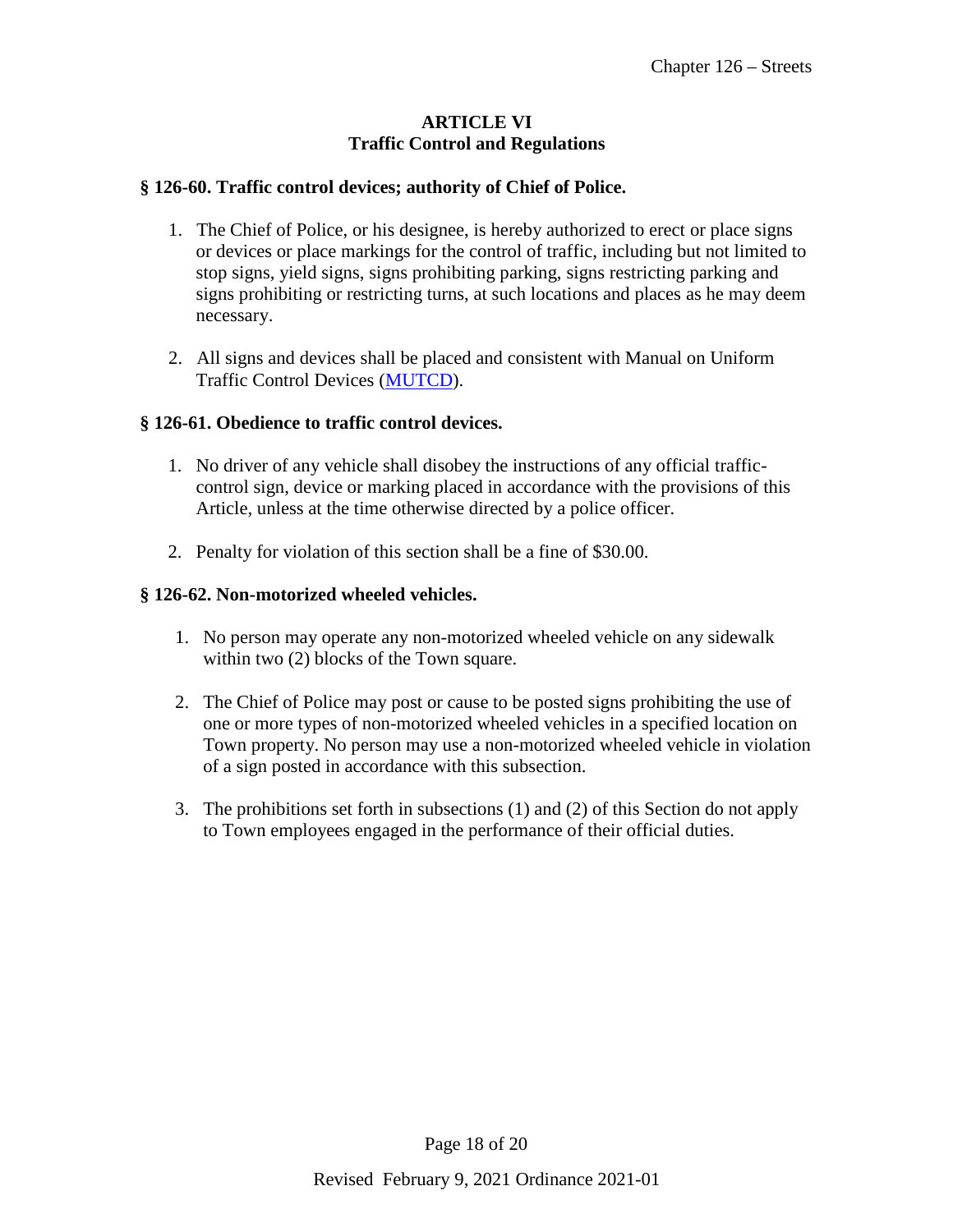### **ARTICLE VII Declaration of Emergencies**

#### **§ 126-70. Declaration of snow emergency.**

- 1. Whenever the accumulation of snow and/or ice on any of the streets or other conditions in the Town shall be such that it may impede or prevent the passage of emergency vehicles, so as to interfere with the protection of the property, health and lives of the citizens of the Town, the Mayor, after consultation with the Chief of Police or his designee, may declare the existence of a "snow emergency" and shall give such notice of the existence and declaration thereof as he shall deem proper.
- 2. The Commissioners may, by resolution from time to time, designate streets or portions of streets to be known as "Snow Emergency Streets" for the purpose of snow removal.

#### **§ 126-71. Snow emergency phases; Violations.**

- 1. **Phase 1:**
	- a. Whenever the Superintendent of the Maryland State Police or his representative shall declare a snow emergency for all state highway snow emergency routes in the county, such declaration shall apply at the Town of Thurmont and shall continue in effect until the Superintendent or his representative declares it to be no longer necessary.
	- b. This phase requires that all vehicles operated on the streets within the Town be equipped with snow tires, all weather or season radial tires or tire chains.
	- c. The penalty for operating a vehicle without the equipment required by Phase 1 shall be a fine of \$50.00.

## **2. Phase 2:**

a. When, after consulting, the Mayor, Chief of Police and the Superintendent of the Streets Department have determined that the weather and street conditions have deteriorated whereby restricting the movement and parking of vehicles on the streets within the Town would facilitate the clearing of the streets.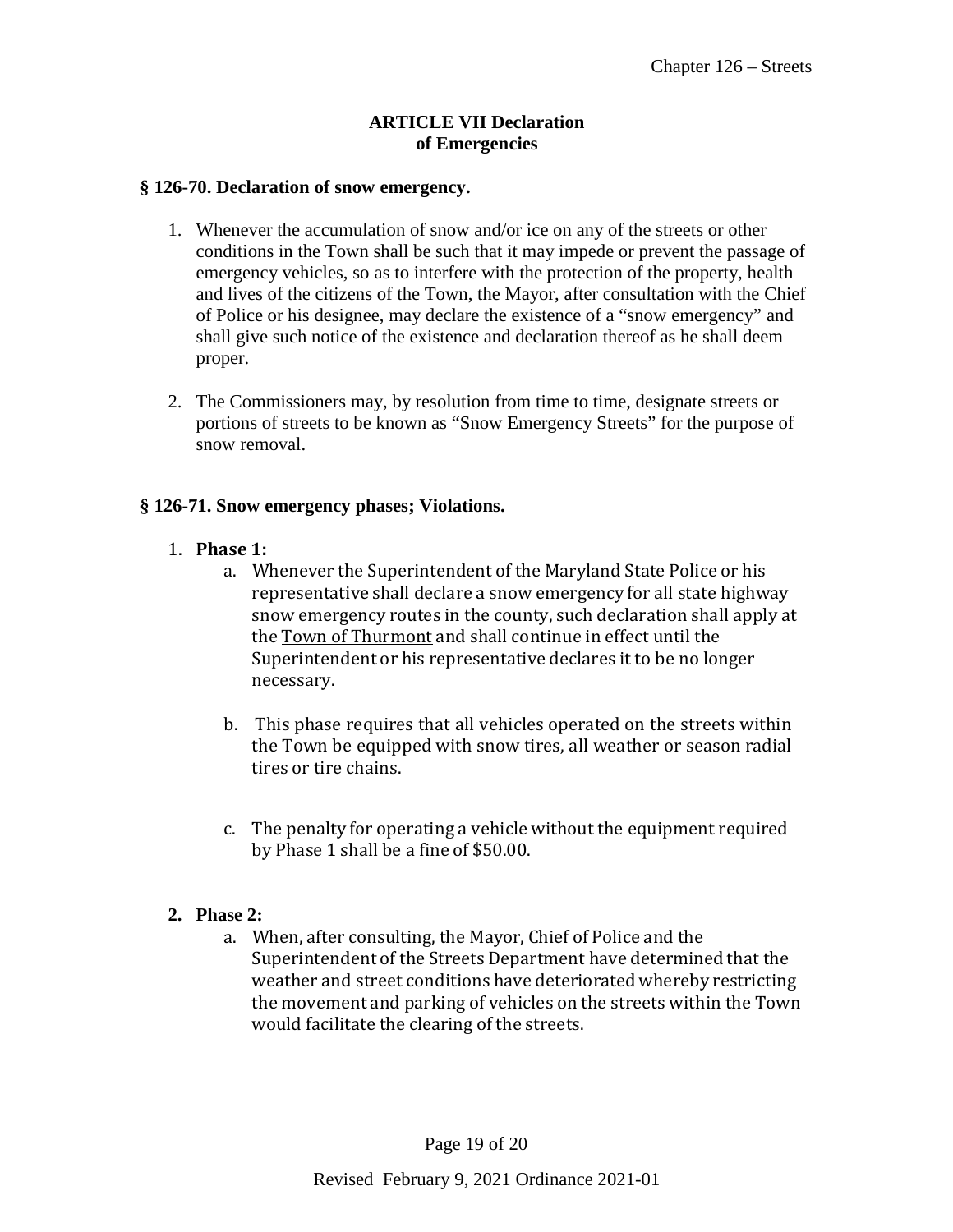- b. This phase requires that, in addition to the requirements of Phase 1, parking is prohibited on designated snow emergency routes and streets.
- c. No vehicle may be parked and left unattended on any Snow Emergency Street two hours or later after a Phase 2 or 3 snow emergency has been declared. The penalty for violation shall be a fine of \$50.00 for each offense.

## **3. Phase 3:**

- a. When, after consulting, the Mayor, Chief of Police and the Superintendent of the Streets Department have determined that the weather and street conditions have deteriorated whereby the movement of vehicles on the streets within the Town would be a danger to the citizens as well as the first responders.
- b. Only emergency vehicles and authorized emergency service vehicles will be permitted on streets within the Town of Thurmont.
- c. No person may operate or attempt to operate a vehicle on the streets of the Town other than those authorized to be operated during a declared Phase 3 snow emergency. The penalty for violation shall be a fine of \$50.00 for each offense.

## **§ 126-72. Marking of Streets.**

All streets designated pursuant to §126-70 as Snow Emergency Streets shall be marked by appropriate No Parking signs during period of snow emergency. Permanent signs which give the warning "No Parking during SnowEmergency" may be posted at the beginning and end of each block on such streets.

## **§ 126-73. Impoundment of vehicles parked on Snow Emergency Streets.**

- 1. The Police Department is authorized to take possession of and to remove any vehicle parked or abandoned on any of those streets in the Town which have been designated as Snow Emergency Streets two hours after a Phase 2 or 3 snow emergency has been declared.
- 2. Within twenty-four hours after the removal of a vehicle, the Chief of Police, or his designee, shall send written notice to the owner at his last known address. The owner of the vehicle may then recover the vehicle upon paying of all charges as may have been incurred for the removal and storage of the vehicle.